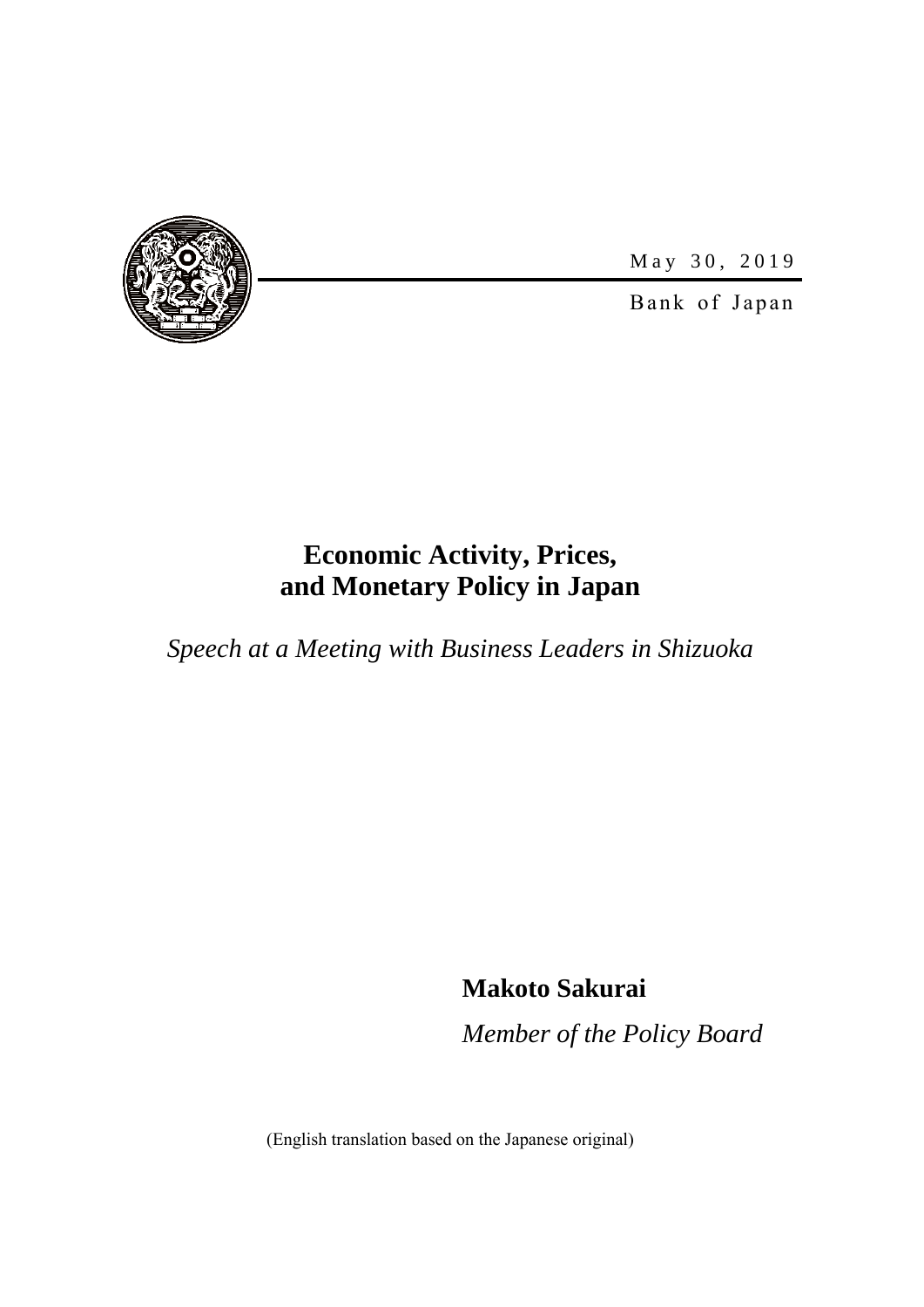# **I. Economic Activity at Home and Abroad: Recent Developments and the Outlook A. Overseas Economies**

Let me start with developments in overseas economies.

The growth in world trade volume, which had decelerated to a level below 1 percent on a year-on-year basis at the beginning of 2016, rebounded later in the year, and recorded a high growth of over 5 percent in the latter half of 2017. Amid increasing world trade volume, the annual growth rate of the global economy rose to nearly 4 percent in 2017. This global economic growth accompanied by world trade expansion was well balanced, in that it occurred simultaneously in both advanced and emerging economies.

However, the global economy started to slow from the latter half of 2018 due mainly to the effects of China's deleveraging measures, the U.S.-China trade conflict, and a slowdown in the European economy. Growth in world trade volume fell from around 5 percent in early 2018 to 1 percent at the end of the year. The outlook for the global economy for 2019 was revised downward by 0.2 percentage point in the April 2019 *World Economic Outlook* released by the International Monetary Fund.

Given this situation, since the start of 2019, policy stances in some countries and regions have shifted to address economic slowdown. For example, the United States and Europe have been cautious in raising interest rates, and China has adopted economic stimulus measures.

In China, measures had been discussed from an early stage of an economic slowdown that started in the beginning of 2018 due mainly to the effects of deleveraging measures and the start of an adjustment phase in IT-related goods. As the U.S.-China trade conflict intensified in the latter half of 2018, economic stimulus measures were introduced at the start of 2019. This comprehensive package of measures extended from monetary policy to fiscal policy, namely, from gradually introducing funding support for firms to tax cuts worth nearly 2 trillion yuan.

Despite the signs of slowdown that have been observed recently, overseas economies are expected to continue their moderate growth partly due to materializing of the effects of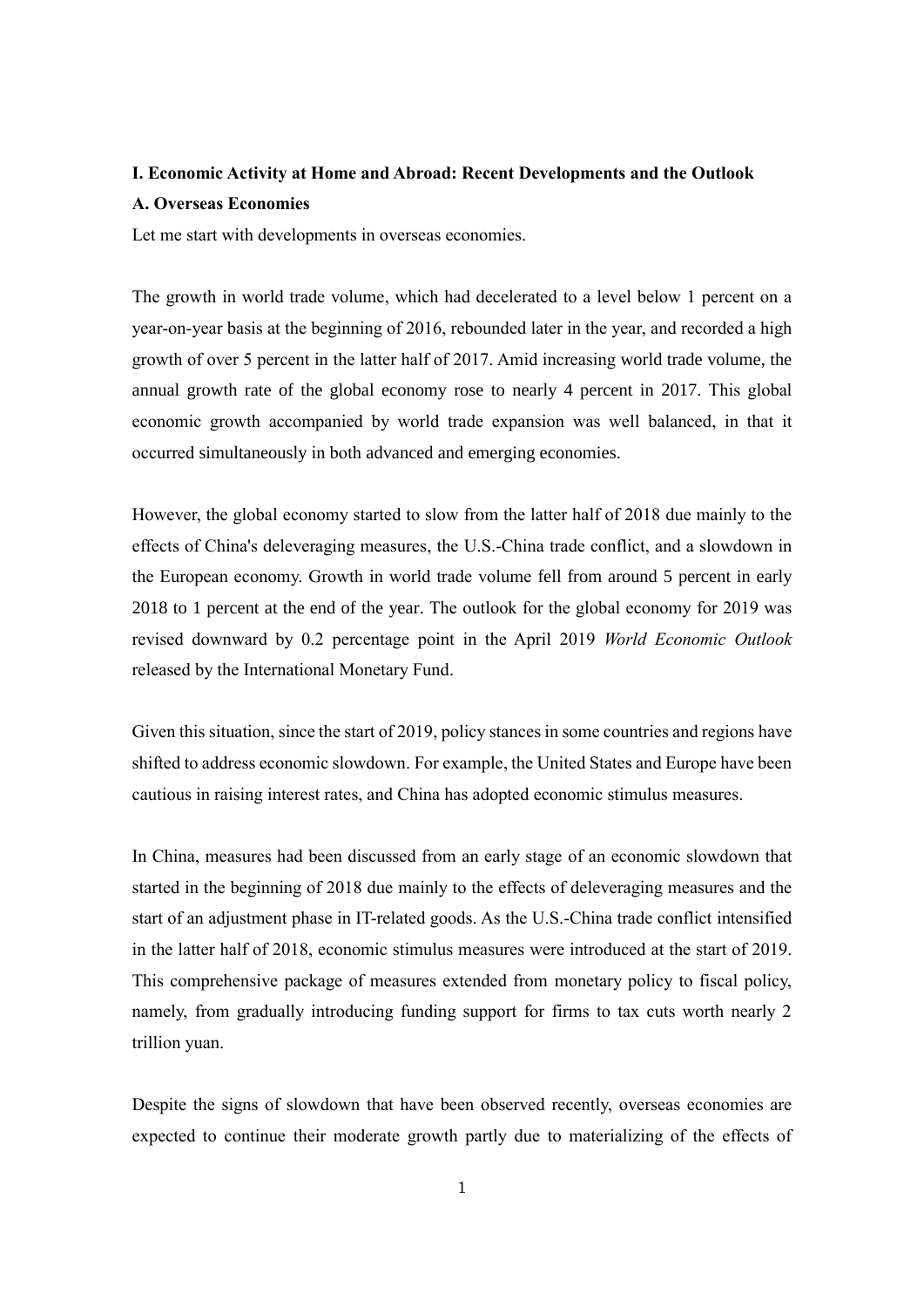stimulus measures and progressing of global adjustments in IT-related goods. Their growth rates are likely to start increasing in the latter half of 2019. Nevertheless, the outlook for overseas economies is highly uncertain, as the political and social issues -- including trade conflicts -- need to be addressed. Thus, it is important to carefully monitor economic developments for the time being.

#### **B. Recent Developments in Japan's Economy**

Next, I will talk about developments in Japan's economy.

Japan's exports and production have shown some weakness recently, having been affected by the slowdown in overseas economies, particularly China. On the other hand, domestic demand has been firm compared with external demand, and business fixed investment has continued on an increasing trend. Private consumption has also been increasing moderately against the background of steady improvement in the employment and income situation. A virtuous cycle from income to spending has continued to operate.

From the latter half of fiscal 2016 through the beginning of fiscal 2018, Japan's economy generally maintained growth at a pace above its potential, which was estimated to be in a range of 0.5-1.0 percent. While economic growth in fiscal 2016 was led by external demand -- in other words, recovery and expansion in the global economy -- this changed from around fiscal 2017 to growth led by an expansion in domestic demand. Such growth paths started to bring about moderate growth in regional economies through fiscal 2018. Although Japan's economic growth rate has somewhat decelerated since the latter half of fiscal 2018 due mainly to natural disasters and slowdown in overseas economies, Japan's economy has continued growing at about the same pace as its potential growth rate. The output gap -- an indicator of the utilization of labor and capital -- has continued to widen moderately in positive territory, suggesting that the economy has maintained well-balanced growth on both the demand and supply sides.

Next, I will elaborate on developments in Japan's economy from two aspects, the household sector and the corporate sector.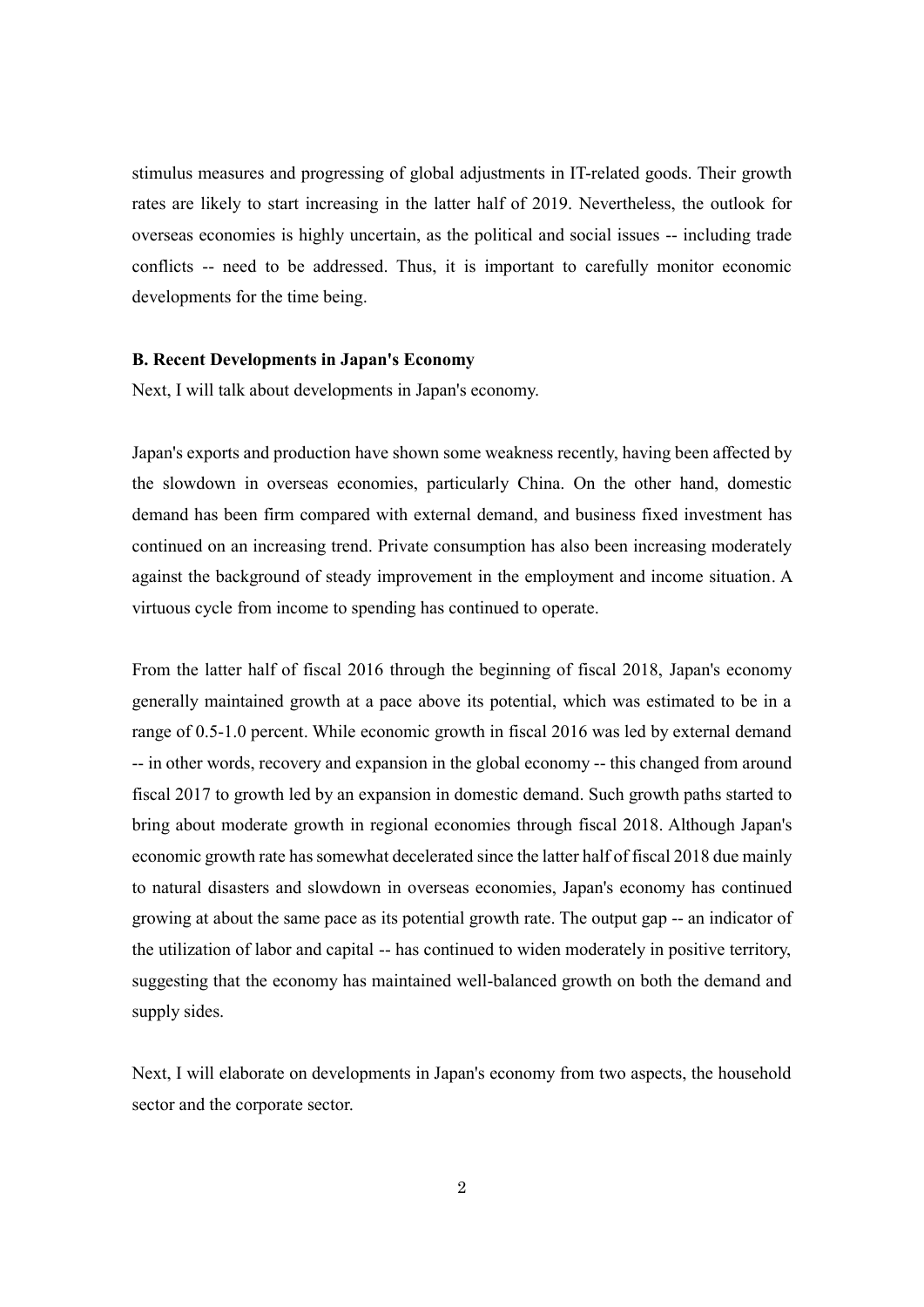In the household sector, employment has continued to expand over the past six and a half years. As for labor market conditions, the unemployment rate has remained at a low level, in the range of 2.0-2.5 percent, and the active job openings-to-applicants ratio has continued to be well over 1. Reflecting these tight supply and demand conditions in the labor market, the labor force participation rate mainly of women and seniors is increasing and employee income is also rising. These factors are underpinning the moderate increase in private consumption.

Turning to the corporate sector, corporate profits have remained at a high level, although exports and production have shown some weakness recently. This suggests that overall corporate profits have been underpinned by the nonmanufacturing sector: the decline in profits in the manufacturing sector, which is dependent on external demand, has been offset by high profits in the nonmanufacturing sector, which is dependent on domestic demand. This is also evident from developments in the diffusion index for business conditions, which were noted in the Bank of Japan's *Tankan* (Short-Term Economic Survey of Enterprises in Japan). With the positive economic growth that has been sustained since 2016, firms have increased business fixed investment in the expectation of a future expansion in demand. This is how economic growth, initially led by external demand, has come to be upheld by domestic demand, which involves a wider range of industries. Accordingly, economic growth has been maintained for a prolonged period. Compared with past averages, the year-on-year rate of increase in the business fixed investment plans for fiscal 2019 has turned out to be relatively high, underpinned by domestic demand-related investment, although the rate is lower than that for fiscal 2018.

Thus, since around 2017, changes on the supply side have begun to be observed through an increase in the labor force participation rate due to labor shortage and an enhancement in production capacity by business fixed investment. With these changes, I consider Japan's economic structure to have started to gain robustness that can also withstand changes in external demand. I will explain this point later in detail.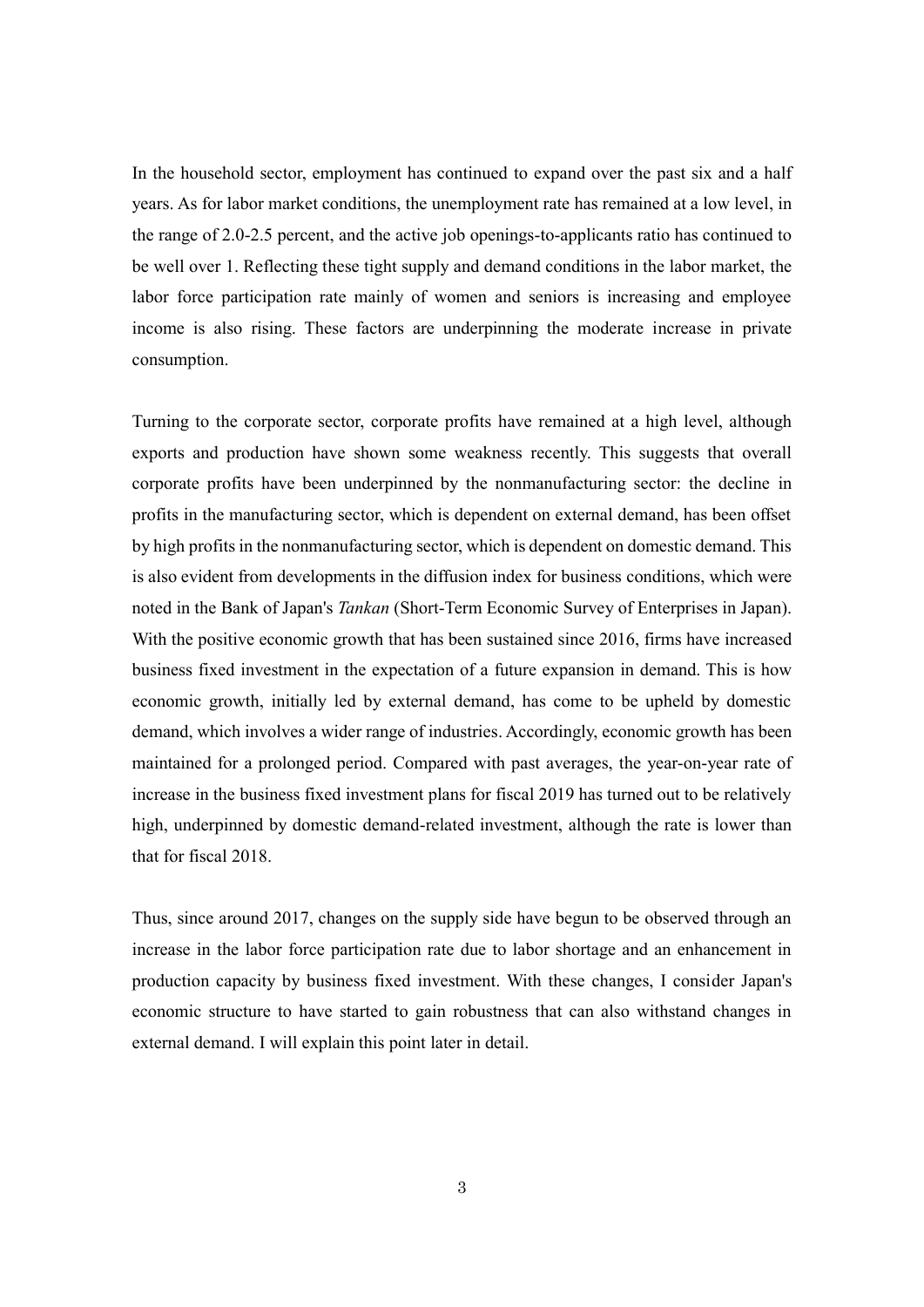#### **C. Outlook for Japan's Economy**

Japan's economy has maintained its moderate expanding trend. However, uncertainty over the outlook for the economy remains high. The outlook is highly susceptible to two factors: developments in overseas economies, especially those in China, and the impact of the consumption tax hike scheduled for October 2019. As for the consumption tax hike, the impact on the economy is likely to be limited, as the government has already introduced policy measures to ease such impact. However, if slowdown in overseas economies is still observed in October 2019, downward pressure on Japan's economy may increase. In this regard, the effects on Japan's economy of developments in overseas economies, including the consequences of trade conflicts, need to be carefully examined.

According to the Bank's April 2019 *Outlook for Economic Activity and Prices*, the medians of the Policy Board members' forecasts for the real GDP growth rate are 0.8 percent for fiscal 2019, 0.9 percent for fiscal 2020, and 1.2 percent for fiscal 2021. The forecasts are made assuming that (1) the global economy is likely to turn toward a moderate recovery in the latter half of 2019, (2) the effects of the scheduled consumption tax hike on the economy are expected to be limited, and (3) infrastructure-related public investment is expected to maintain its growth, mainly reflecting policy measures to strengthen the functions of important infrastructure, even after the fallback in demand related to the 2020 Tokyo Olympic Games.

### **II. Prices**

# **A. Recent Price Developments in Relation to Structural Changes in the Inflation Mechanism**

Next, I will turn to price developments.

The year-on-year rate of increase in the consumer price index (CPI) for all items less fresh food has continued to rise moderately, at nearly 1 percent. On the other hand, the output gap widened after turning positive in the October-December quarter of 2016, and reached a high level that exceeded 2 percent at the end of 2018. In theory, the widening output gap should place upward pressure on prices, but there are no signs of inflation at the moment.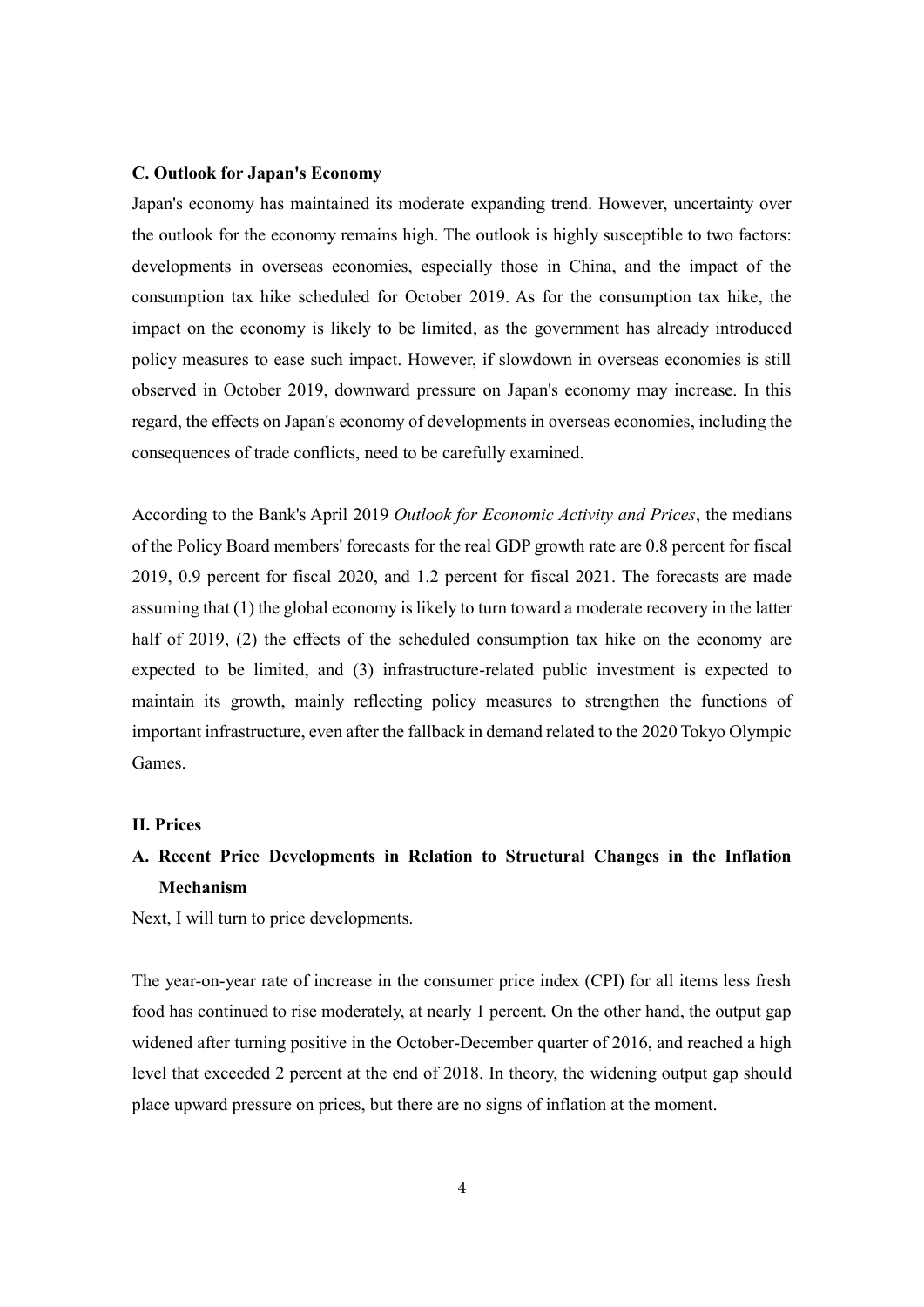I consider the reason for inflation being constrained to be structural changes in Japan's inflation mechanism. As moderate economic growth has continued, since around 2017, changes in the supply capacity of the economy -- specifically, for labor and capital -- have begun to constrain inflation.

In what follows, I will elaborate on the structural changes in the inflation mechanism by dividing the elements into two factors placing upward pressure on prices and three constraining inflation.

The first factor that places upward pressure on prices is the positive output gap, as I mentioned earlier. As the output gap widens, the upward pressure on prices increases.

The second factor is the behavior of firms to increase sales prices by passing on and absorbing cost increases, such as increases in raw materials costs. As I will explain in the following section, however, while the tolerance of households for price rises remains low, the range of products and services that cost increases can be passed on to is limited, for example, those that consumers cannot easily replace with other items.

As for factors constraining inflation, the first factor is that the deflationary mindset of the public, deeply embedded through experiencing Japan's past economic downturns, has been exerting downward pressure on prices. In response to the prolonged sluggishness in demand after the burst of the bubble, firms lowered sales prices by restraining costs through, for example, reining in labor costs and cancelling business fixed investment. Such behavior by firms caused a decline in the supply capacity of the economy -- in other words, its growth potential -- both on the labor and capital sides. The phenomenon in which a cyclical economic downturn exerts downward pressure on the economy's long-term growth potential by affecting the supply capacity is called "hysteresis." As hysteresis became embedded in Japan's economy, firms started to be more cautious in setting sales prices and households became less tolerant of price rises. Consequently, prices remained sluggish for a protracted period. The behavior of firms to pass cost increases on to sales prices -- which I mentioned -- has not grown widespread so far, and I find this partly attributable to the persistent deflationary mindset that has been constraining inflation.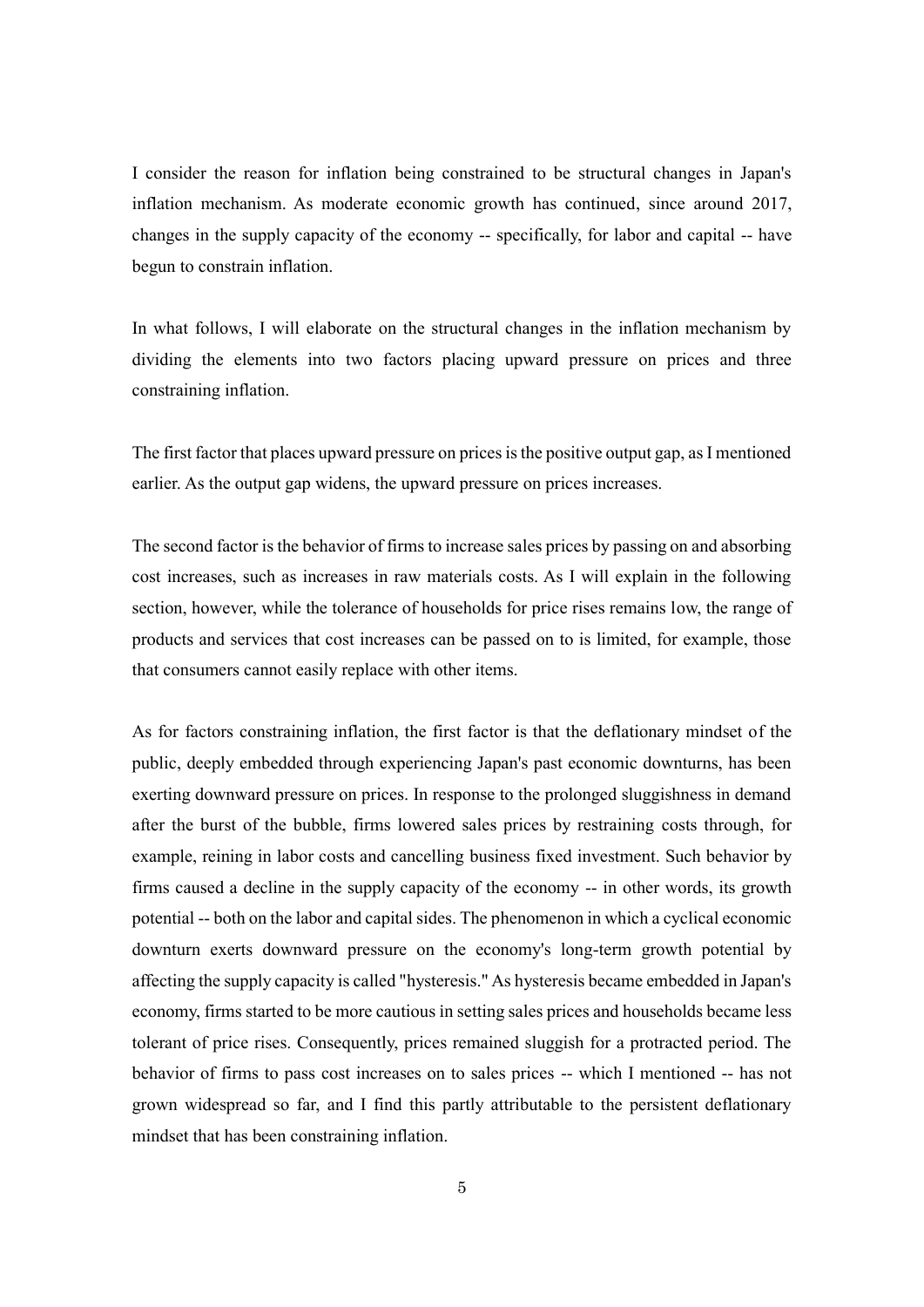The second factor is that upward pressure on wages has been weak. While the year-on-year rate of change in wages remains positive, this is not to say that the rate of increase is accelerating. The mechanism -- namely, one in which firms pass labor cost increases on to sales prices, thereby causing a rise in prices -- is therefore not necessarily working. This is basically because the increase in non-regular employees reflecting the increased labor force participation of women and seniors is working as labor slack. In other words, it is causing a slackening of the labor market even amidst an intensifying labor shortage. In fact, the number of employed persons continues to increase while being accompanied by a rise in the labor force participation rate. It can also be confirmed that the proportion of non-regular employees with relatively low wages is continuing to rise moderately.

The third factor is that an improvement in labor productivity has constrained inflation, which has been observed since around 2017. With the labor shortage growing more acute, the corporate sector has been urged to increase labor-saving investment through utilizing the Internet of Things (IoT) and artificial intelligence (AI), as well as investment intended for domestic capacity expansion. Progress in labor-saving investment is also suggested by the fact that software investment has been expanding recently in some previously labor-intensive industries of the nonmanufacturing sector, such as construction as well as accommodation and food services. Labor-saving investment leads to an improvement in labor productivity through a rise in capital intensity, which represents capital per worker. Firms are facing upward pressure on labor costs fueled by the labor shortage. Given the low tolerance of households for price rises, firms have been trying to deal with cost increases by improving labor productivity rather than passing them on to sales prices. This is due to their fear of losing market share through raising prices. In short, an improvement in labor productivity has been acting as a constraint on inflation.

The current delay in inflation can be considered to be a result of the combination of these three constraining factors at work, even with the output gap remaining positive.

Of the factors I have mentioned, the second factor -- upward pressure on wages being weak -- and the third factor -- an improvement in labor productivity constraining inflation -- can be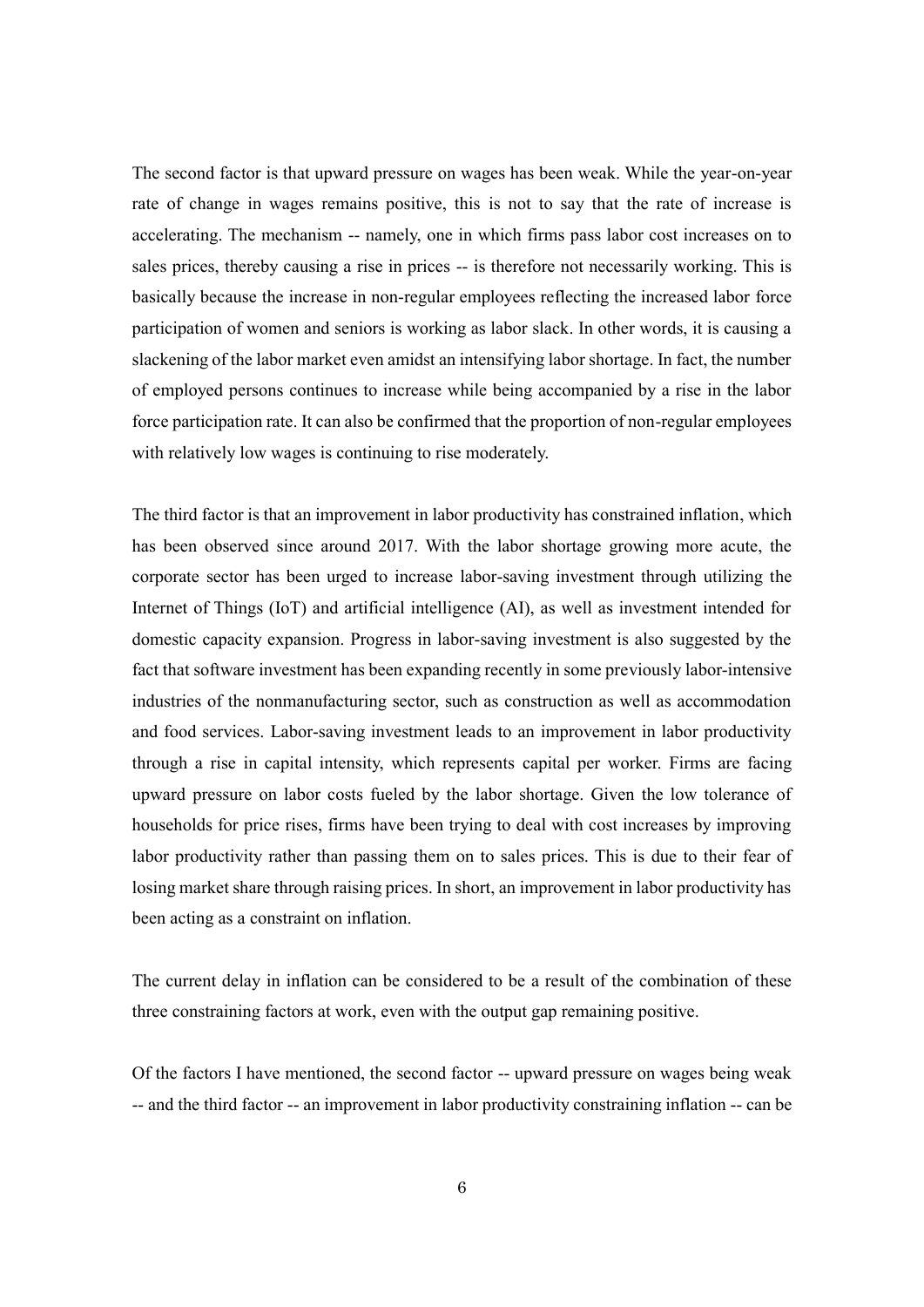understood collectively through the concept of the real wage gap.<sup>1</sup> The real wage gap is defined as the deviation of real wages from labor productivity. Put differently, a positive real wage gap implies that the rate of change in real wages exceeds that in labor productivity. In such cases, firms must raise their sales prices in order to make up for the labor cost increases, which leads to inflation. The real wage gap currently remains in negative territory, and firms have so far managed to absorb upward pressure on wages by raising labor productivity. These developments suggest that upward pressure on prices will not increase easily.

### **B. Outlook**

Predicting the outlook for prices under such a complex inflation mechanism has become more challenging than before. For example, if labor market conditions remain tight and the number of people who wish to work as non-regular employees -- whose increase has caused a slackening of the labor market -- begins to decrease, it is likely that wage growth will accelerate, leading to a rise in prices through the passing of cost increases on to sales prices. However, it may take more time to see inflation if wage increases are absorbed by an improvement in productivity, thereby causing a delay in the passing of cost increases on to sales prices.

Having said that, there is a limit to which productivity can improve. If the output gap remains positive and the economy continues to grow moderately until wage increases act sufficiently as a factor in raising prices, this eventually will lead to achievement of the price stability target.

#### **III. Monetary Policy**

-

#### **A. Current Monetary Easing Policy and Its Basic Framework**

The basic framework for the Bank's current monetary easing policy introduced in September 2016 is Quantitative and Qualitative Monetary Easing (QQE) with Yield Curve Control. Under this framework, with the aim of achieving the price stability target under yield curve control -- in which short- and long-term interest rates are controlled -- the Bank sets the shortterm policy interest rate at minus 0.1 percent and the target level for 10-year Japanese

<sup>&</sup>lt;sup>1</sup> For details, see Kimura Takeshi and Koga Maiko, "Keizai hendō to mittsu no gyappu -- GDP gyappu, jisshitsu kinri gyappu, jisshitsu chingin gyappu," *Bank of Japan Review*, no. 2005-J-3, February 2005.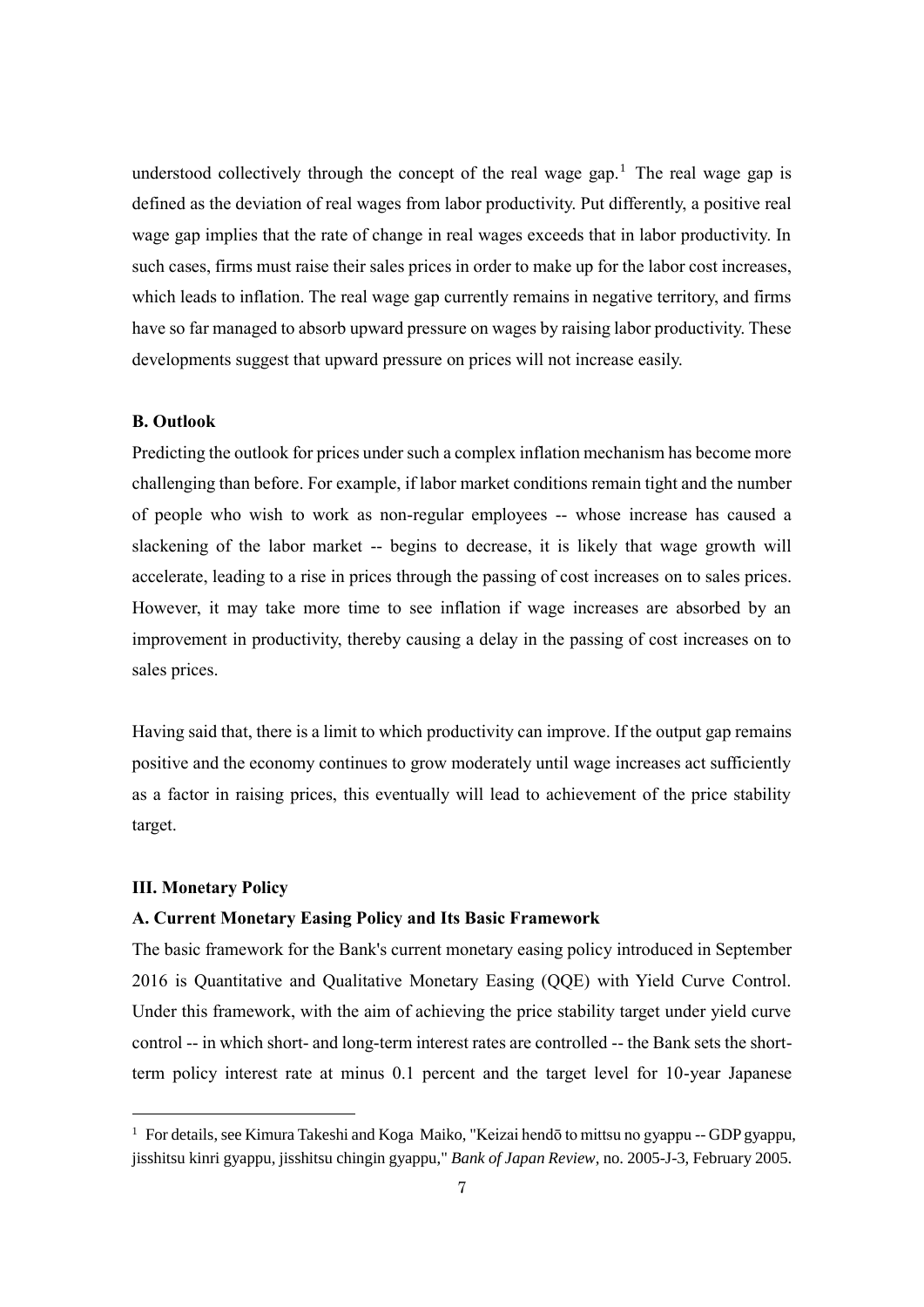government bond (JGB) yields at around 0 percent. It also purchases JGBs to facilitate the formation of these interest rates consistent with yield curve control.

Subsequently, in July 2018 -- as I have described so far -- given the assessment that it would take time to achieve the price stability target, the Bank introduced a set of additional policy measures, including forward guidance and conducting JGB purchases in an increasingly flexible manner, to enhance the sustainability of monetary easing while maintaining its basic framework.

Furthermore, at the Monetary Policy Meeting held in April 2019, members of the Policy Board shared the view that uncertainties regarding the outlook for economic activity and prices, including developments in overseas economies, remained high and that it was highly likely that the price stability target would not be achieved during the projection period, that is, through fiscal 2021. Based on this view, the Bank judged that it was important to further clarify its unchanged policy stance to persistently continue with current accommodative monetary policy. Under these circumstances, with the aim of further strengthening public confidence in the sustainability of the monetary easing policy, the Bank decided to clarify its forward guidance and take measures contributing to the smooth implementation of fundprovisioning and to market functioning, such as expanding eligible collateral for the Bank's provision of credit.

Alongside the implementation of these policy measures, the Bank will continue with largescale monetary easing. In carrying out its policy, I find it essential for the Bank to persistently continue with monetary easing by examining matters from a broad perspective, including developments in financial markets and the financial system as well as economic activity and prices, while carefully considering the balance between the positive effects and side effects of continuing monetary easing.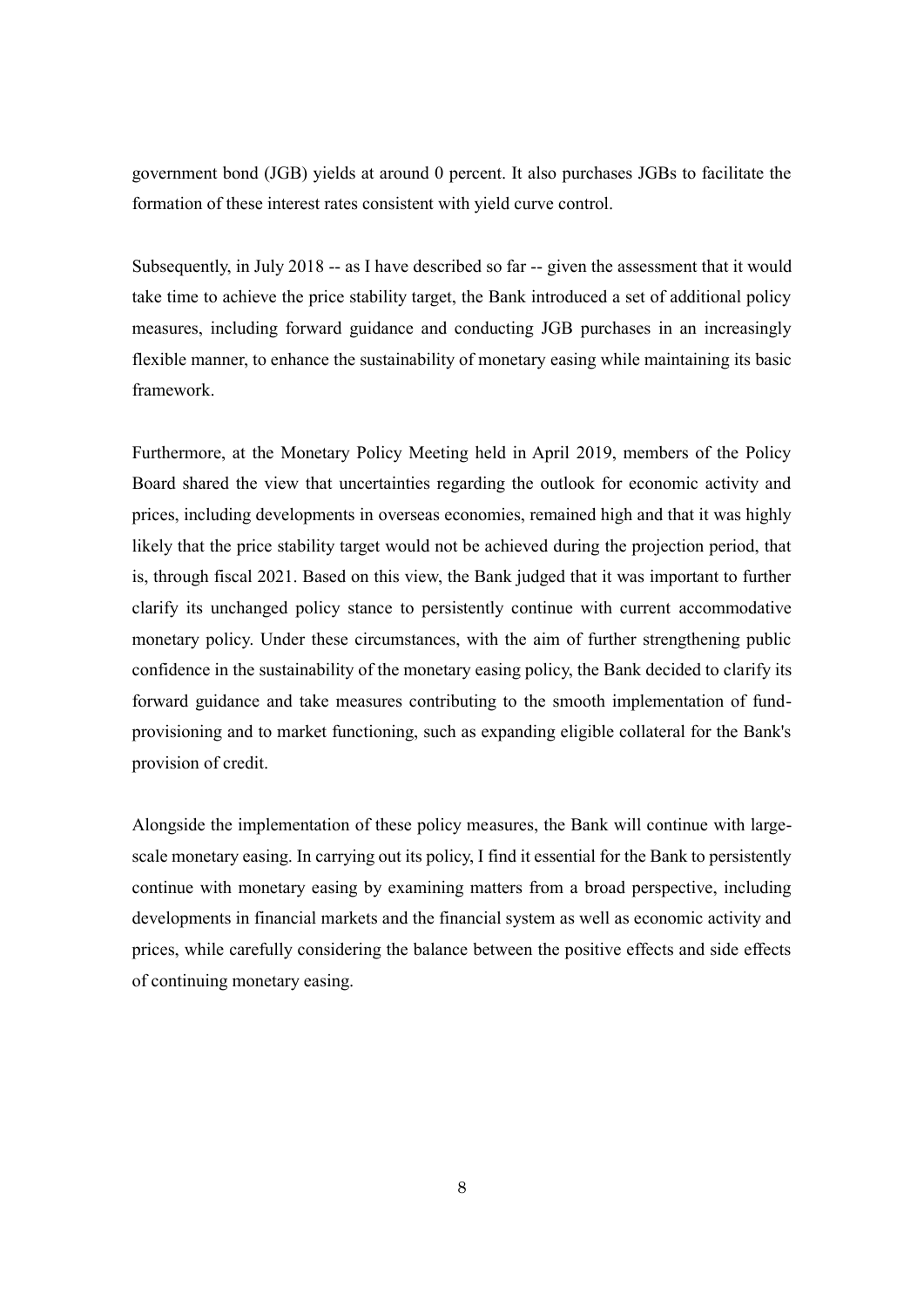#### **B. Future Conduct of Monetary Policy**

The Bank will persistently continue with the current powerful monetary easing in line with the recently clarified forward guidance for policy rates. Let me raise the following as points requiring particular attention in the future conduct of monetary policy: (1) the effects of the slowdown in the global economy on Japan's economy; (2) heightening uncertainty regarding the inflation mechanism; and (3) the balance between the positive effects and side effects of continuing monetary easing.

The first point warrants considerable attention for the time being in predicting the outlook for Japan's economic activity. Specifically, such factors as the extent of the effects of stimulus measures in China and the timing of their emergence need to be carefully examined.

Regarding the second point, the effects of monetary policy on prices are no longer straightforward in the sense that an improvement in labor productivity constrains inflation - as I have mentioned -- and uncertainty in this context is likely to remain high. Considering that an increase in labor productivity in itself is not detrimental to Japan's economy, being fixated on the resultant delay in inflation and proceeding with additional easing to confront it should much rather be avoided. This can also be said in terms of seeking a balance between the positive effects and side effects of monetary easing.

As for the third point, speaking of side effects, the side effect on the financial system -- namely, the profitability of financial institutions declining under the prolonged low-interest rate environment, leading to a weakening of their financial intermediation functions -- remains a grave issue in the future conduct of monetary policy.

Largely speaking, there are two patterns to the way in which side effects materialize. The first pattern is characterized by a gradual emergence of side effects. When interest rates decline due to monetary easing, lending margins of financial institutions narrow, given the limit to reducing loan interest rates, and their capital adequacy ratios remain under downward pressure as they are unable to secure profits commensurate with their risk-taking. In contrast, the second pattern involves a rapid emergence of side effects. With lending margins narrowing and yields on securities declining, financial institutions increase their amount of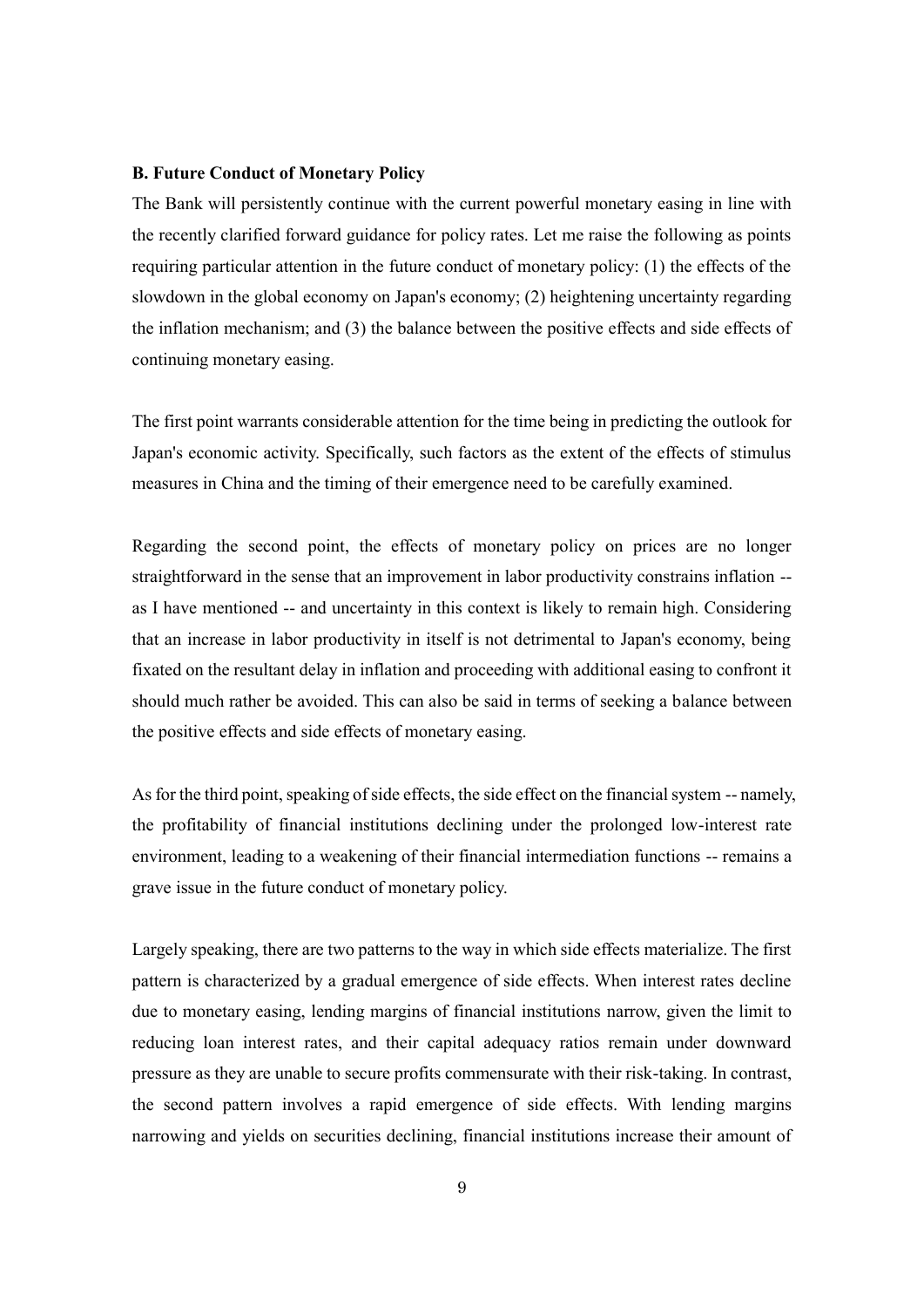risk-taking in lending and investment in order to acquire profits. These investments and loans transform into impaired assets in the event of an economic downturn, and the capital adequacy ratios of financial institutions consequently plunge as credit costs in particular increase rapidly. In Japan, the number of debt-free firms has been increasing since the latter half of the 1990s, as the corporate sector has earned a reputation for creating a trend of producing surpluses. An increase in loans in such a situation requires careful monitoring, as it suggests both a decline in lending margins resulting from intensified competition and a rise in the leverage ratios of borrowing firms.

At the moment, the capital adequacy ratios of financial institutions appear to be at sufficient levels relative to regulatory requirements from a macroprudential perspective. Nevertheless, the fact that the figures have been on a trend of secular decline warrants attention. In the April 2019 issue of the *Financial System Report* (FSR), the heat map -- used to assess from a wide range of perspectives whether there are any signs of overheating or contraction in the financial system and to show the degree of deviation of various Financial Activity Indexes from their trends -- reveals some overheating although, overall, this is nothing in comparison to that observed during the bubble period in the late 1980s.

In addition to the analyses it releases in the FSR, the Bank will also examine risks in the financial system through various means, such as on-site examinations and off-site monitoring, and when necessary, encourage financial institutions to address these risks. As for monetary policy, it is important for the Bank to make policy decisions in an appropriate manner while carefully examining the positive effects and side effects of policy measures, including the risk of accumulation of financial imbalances.

# **IV. Changes in Japan's Economy and the Conduct of Monetary Policy**

I will now describe somewhat longer-term structural changes in Japan's economy and how monetary policy should be conducted in response to these changes.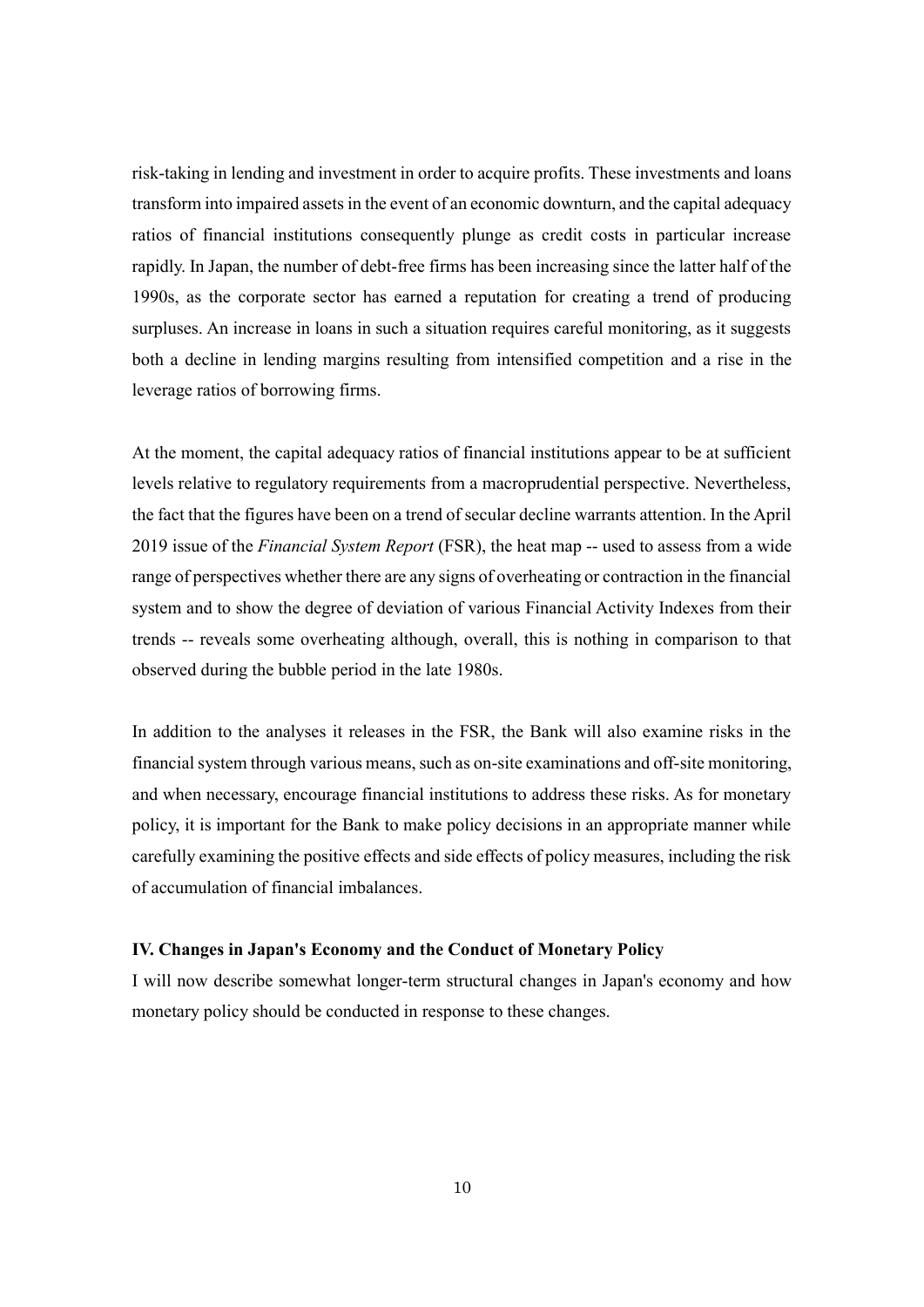#### **A. Structural Changes in Japan's Economy and Their Stages**

With the Bank's monetary easing having been conducted for roughly six years since 2013, changes on the supply side have also come to be clearly observed since around 2017 due to a continued moderate expansion in demand. In elaborating on the structural changes in Japan's economy during the past six years, let me divide these changes into four stages: (1) economic expansion led by external demand and growth in outward investment by firms; (2) spillover to the domestic business fixed investment of firms; (3) rise in the labor force participation rate, reflecting an acute labor shortage; and (4) improvement in the robustness of the economy owing to these three stages of structural changes.

The first stage is economic expansion led by external demand and growth in outward investment by firms. The still ongoing economic expansion was initially led by external demand, in other words, growth in exports. Meanwhile, the share of exports in GDP also increased.

To take advantage of the growth in overseas economies, firms expanded their overseas production capacity through outward direct investment, including mergers and acquisitions. As a result, a breakdown of the current account indicates that the contribution of income generated through outward direct investment and outward portfolio investment has been on a consistent increase while that of transactions in goods, which previously was the main contributor, has shrunk.

The second stage is a spillover of positive developments to domestic business fixed investment by firms. Firms increased their domestic business fixed investment given the economic expansion led by external demand. When making a decision regarding business fixed investment, the following become key determinants: from a micro perspective, the present value of expected future cash flow of an investment, and from a macro perspective, the future economic growth rate. Since 2016, firms have proceeded with domestic business fixed investment, which they had long postponed, as positive economic growth in Japan continued and the economic outlook as seen by firms turned positive. Such active investment among firms is also suggested by a decrease in the average equipment age -- the number of years that have passed since installation -- since 2016.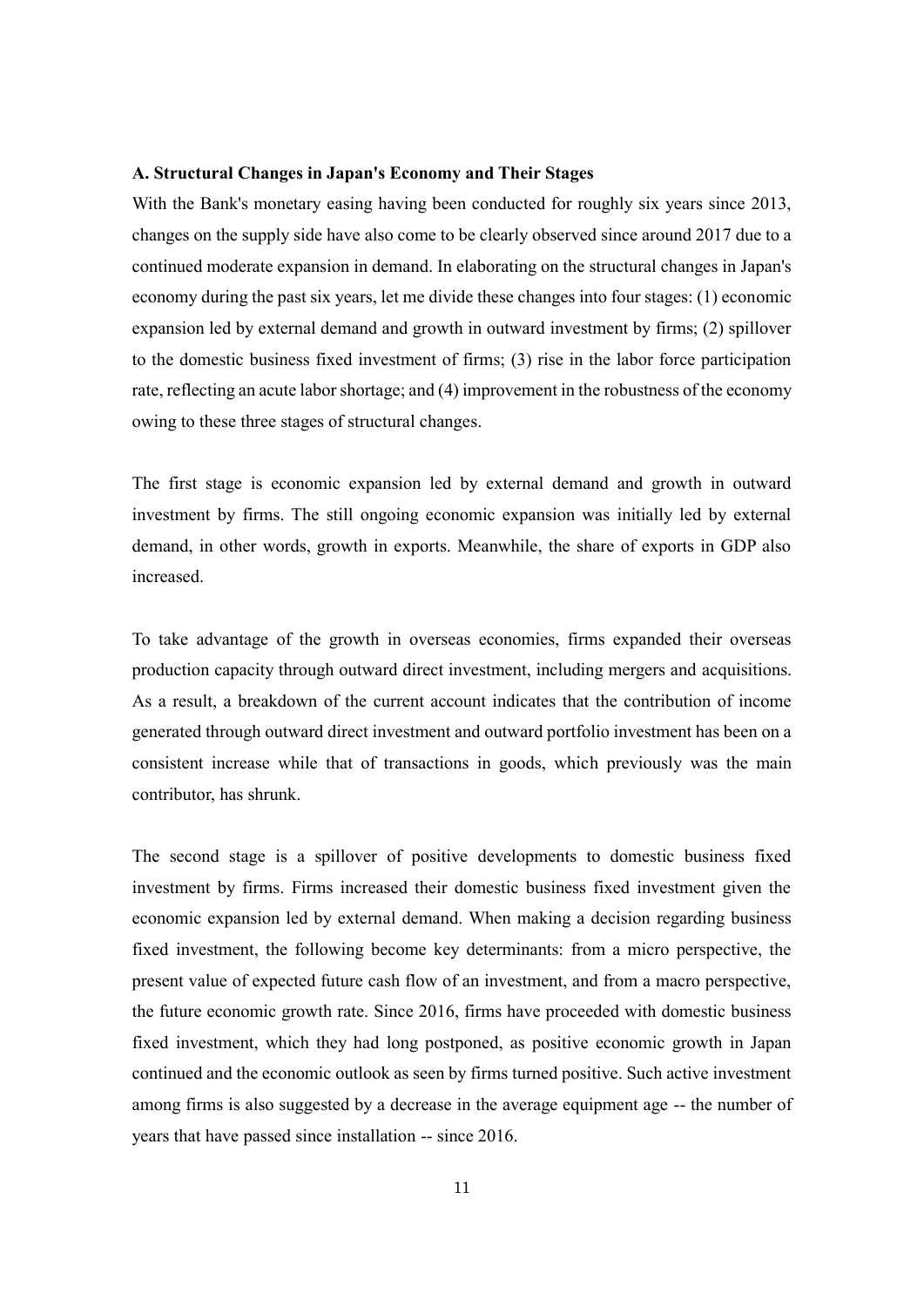The components of business fixed investment vary according to the external environment surrounding firms. These range from investment to renew facilities and equipment that had become obsolete -- as well as that aimed at saving labor to deal with acute labor shortage - to investment in the services sector to meet increased inbound demand, to name a few. Business fixed investment is unlikely to come to a halt in the immediate future, considering, for example, that it is based on various incentives, and that some of it had been postponed due partly to the effects of the labor shortage in the construction sector. Moreover, considering that firms had postponed their fixed investment for a long time due to the effects of hysteresis, it is plausible that at the time of investment, they will decide to replace their facilities and equipment with the latest ones with higher productivity. The effects of expanding production capacity and saving labor can therefore be considered highly likely to steadily materialize. Alongside this, the increase in business fixed investment in the nonmanufacturing sector is also worth taking note of.

The third stage is a rise in the labor force participation rate, reflecting an acute labor shortage. The positive structural changes, namely, an increase in external demand spilling over to domestic demand and in turn leading to an increase in business fixed investment, also brought about an increase in labor demand. As I mentioned earlier, the employment rate continued to rise amid tight labor market conditions, supported by an increase in labor force participation rates, especially those for women and seniors. An improvement in the labor input gap has continued since the latter half of 2016, and labor market conditions remain tight.

The fourth and final stage is an improvement in the robustness of the economy owing to the three stages of structural changes I have mentioned. The economy increased its robustness to shocks as it continued to undergo these structural changes. Its increasing robustness to changes in the external demand is suggested by the progress in the diversification of the production sites of firms due to an expansion in outward investment and by the increased share of the nonmanufacturing sector in Japan's GDP. As a result, I would say that a virtuous cycle from income to spending is being maintained, even with the slowdown in overseas economies being observed recently.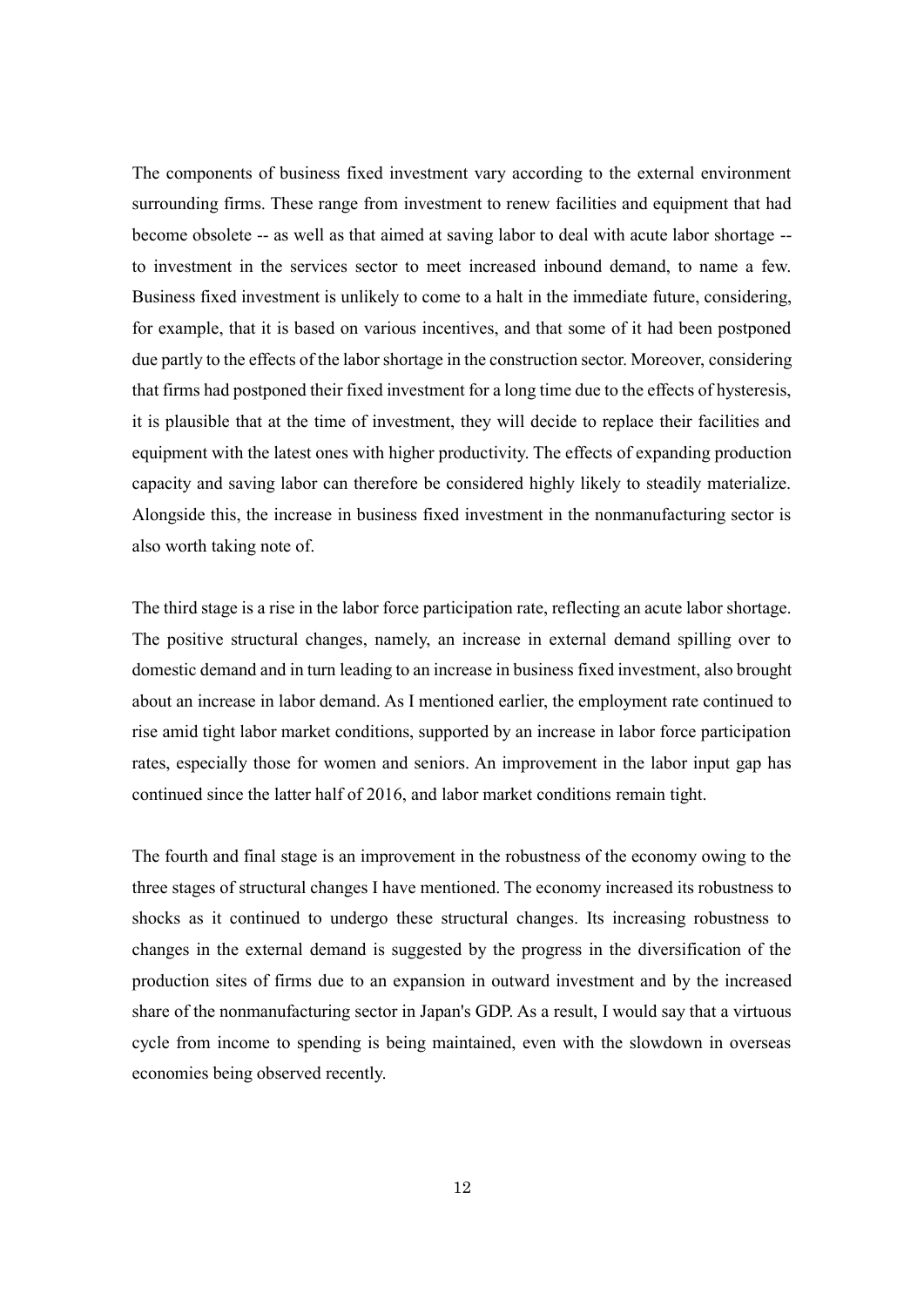What is unique about these structural changes is that they have occurred as a by-product of business fixed investment in the private sector being stimulated by changes in the external environment -- such as an increase in external demand and an acute labor shortage -- coupled with support from accommodative financial conditions. Initially the recipient of the action, the structural changes that followed are now considered proactive. It is my hope that the government will proceed with efforts toward structural reform and that this will produce synergy effects with the structural changes already being observed in the private sector, thereby leading to a further increase in productivity and a rise in the potential growth rate.

## **B. Monetary Policy Supporting Changes in Japan's Economy**

Through its policy conduct, the Bank aims to achieve price stability and ensure the stability of the financial system, thereby contributing to the sound development of Japan's economy. As a result of the Bank's continued conduct of monetary easing based on this aim, the economy has achieved sustained growth. So far, policy effects seem to have in many cases emerged in the form of the "sound development of Japan's economy." With regard to prices, the inflation rate remains positive and the economy has improved to the point where it is no longer in deflation in the sense of a sustained decline in prices, although achievement of the price stability target has been delayed. This is believed to be attributable to the inflation mechanism having become complex, which in turn has been affecting the relationship between monetary policy and prices, as I have touched upon earlier.

Continuing with monetary easing for a prolonged period led to a positive change in the behavior of firms, which turned out to play a role in the delay in achieving the price stability target. This process can be considered an important structural change. The nature of the relationship between the price stability target and monetary easing is undergoing a gradual change due to the economy's structural changes over the past six years. Taking into account the newly identified supply-side factor, that is, constraints on inflation resulting from the rise in labor productivity, there is a reason to believe that it is not appropriate to be fixated on the fact that the price stability target has not been achieved nor to attempt to resolve this through additional monetary easing. In fact, such action also carries with it the risk of a build-up of financial imbalances.